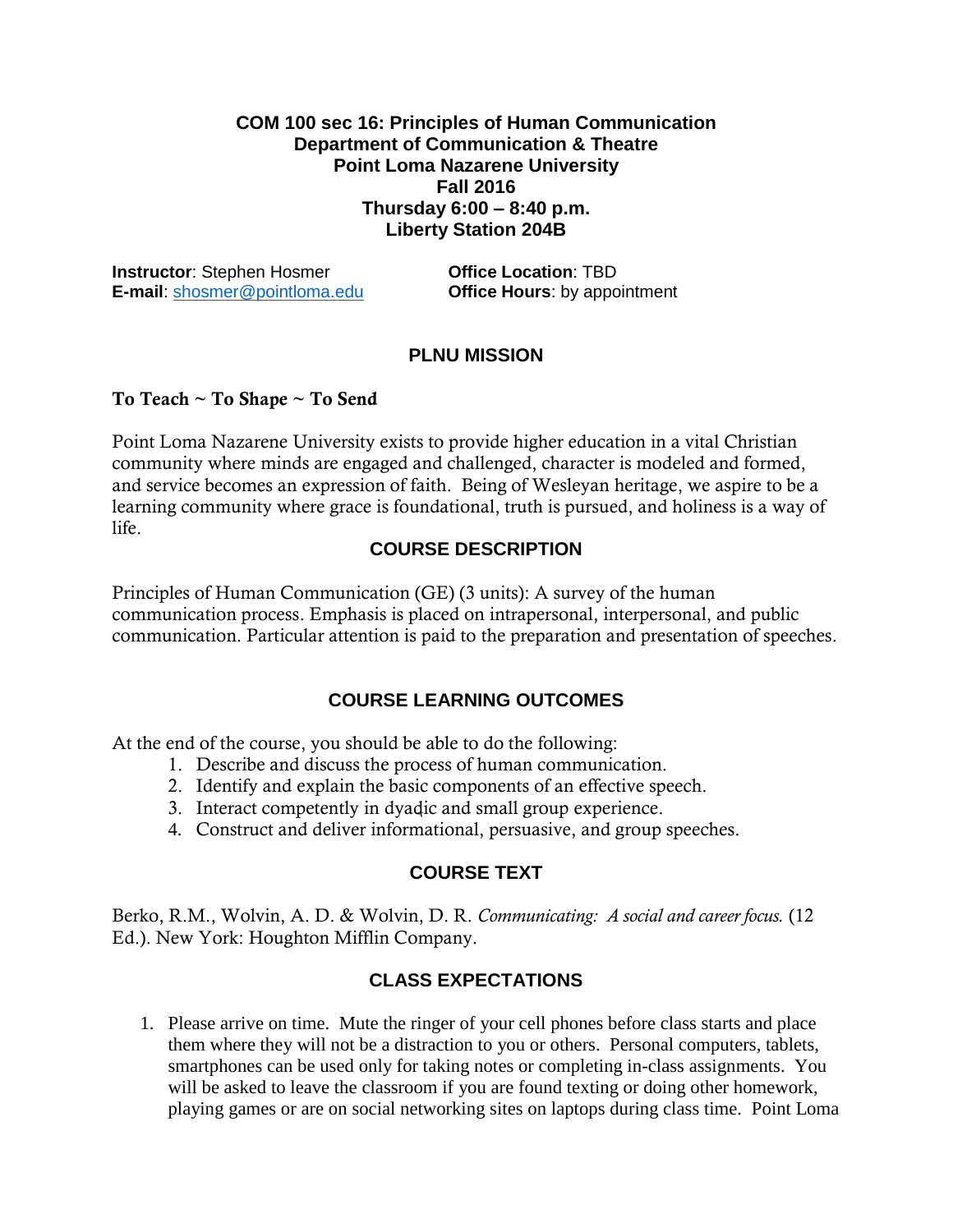Nazarene University encourages the use of technology for learning, communication, and collaboration. However, cell phones must be turned off before class begins. Laptops, tablets and all other electronic devices cannot be used during lecture/discussion without permission by the instructor.

- 2. Unless the building/department forbids it and except on speech days, food and drink are allowed.
- 3. **ATTENDANCE AND PARTICIPATION** Regular and punctual attendance at all classes is considered essential to optimum academic achievement. You are expected to attend each class session. It is recognized that many of you have outside commitments to the university; these are considered excused, but must be cleared with the instructor PRIOR to the absence and written documentation presented, including sports. If you are absent from more than 10 percent of class meetings, I have the option of filing a written report which may result in de-enrollment. If the absences exceed 20 percent, you may be de-enrolled without notice. If the date of de-enrollment is past the last date to withdraw from a class, you will be assigned a grade of W or WF consistent with university policy in the grading section of the catalog. See Academic Policies in the undergrad student catalog.
- 4. **STUDENT RESPONSIBILITY** It is the student's responsibility to maintain his/her class schedule. Should the need arise to drop this course (personal emergencies, poor performance, etc.), the student has the responsibility to follow through (provided the drop date meets the stated calendar deadline established by the university), not the instructor. Simply ceasing to attend this course or failing to follow through to arrange for a change of registration (drop/add) may easily result in a grade of F on the official transcript.
- 5. **SYLLABUS:** You are responsible for the due dates stated in the syllabus (Page [7\)](#page-6-0). If changes to the syllabus are given verbally in class, any student absent on that day is responsible for getting the changes.
- 6. **LIVE TEXT** You must create a "Live Text" account at the beginning of the semester or you will not receive a final grade.
- 7. **COMMUNICATION** Please check your Point Loma email regularly. This is the primary way that I will be contacting you. You are responsible for any changes to assignments that are sent through the pointloma.edu address. Allow up to 48 hours for a response from me (I am not joined at the hip to my devices!). If you have not received a response within 48 hours, follow up.
- 8. **QUIZZES** will be given each class on the chapters and material assigned that week, as indicated on the syllabus. Make-ups will not be given unless you make prior arrangements with me.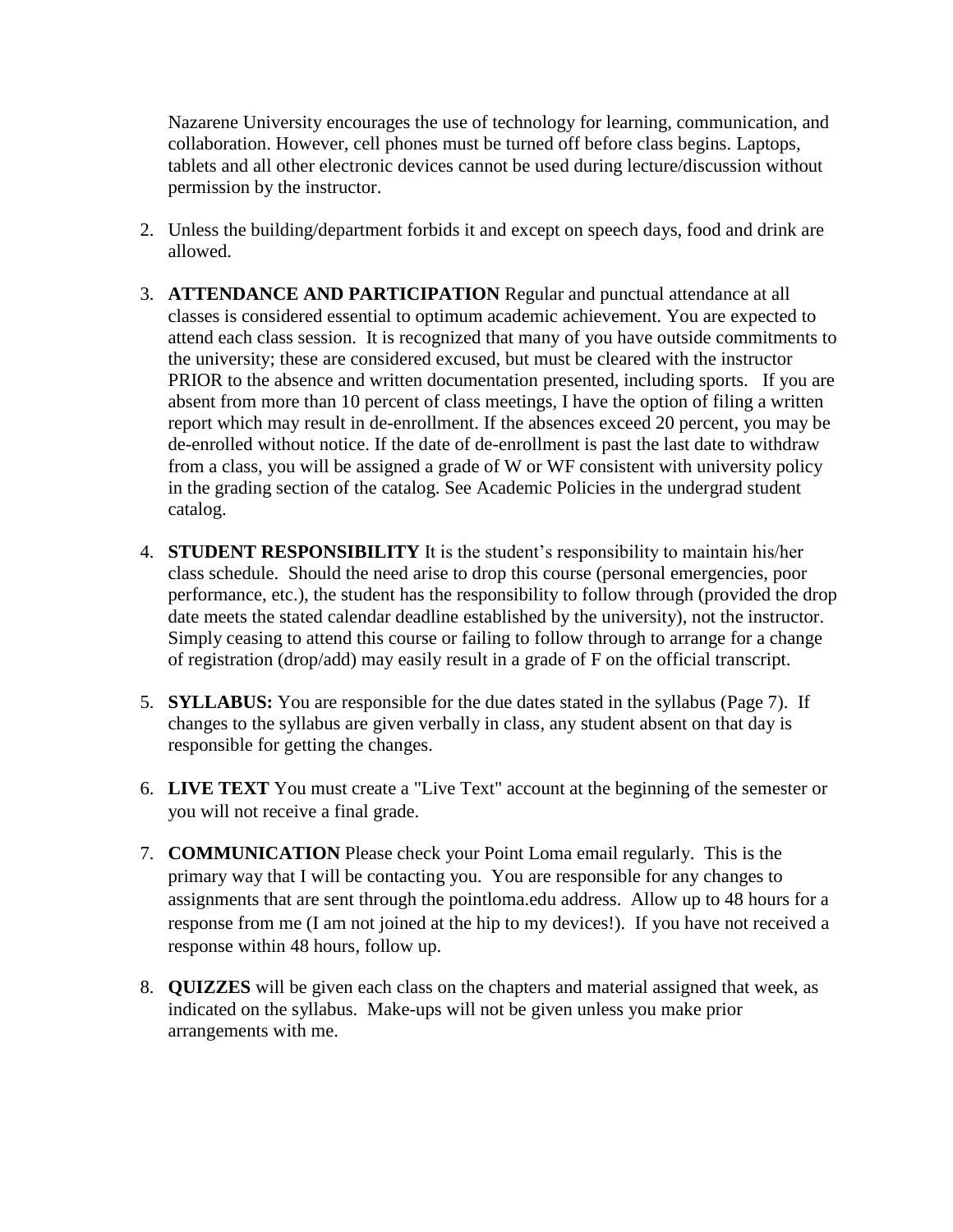- 9. **FINAL EXAMINATIONS** No accommodations for early examinations or alternative days are allowed per university policy. The final examination schedule is posted on the "Class Schedules" site.
- 10. **ASSIGNMENT SUBMISSIONS**: All work is due by 11:59 p.m. on the day indicated on the assignment requirement sheet and on the schedule. You may turn in an assignment late, but 5 points will be deducted from your score each day an assignment is late. No assignments will be accepted beyond a week after the due date.
- 11. **SPEECHES:** You must dress professionally and be ready to deliver your speeches when presenting on your assigned day. If there are extenuating circumstances (medical or family emergencies, PLNU team games/activities), you may prearrange to exchange speech days with another student if prior notice is given to the instructor. I am not responsible for finding another student to switch with you.
- 12. **ACADEMIC DISHONESTY:** Students should demonstrate academic honesty by doing original work and by giving appropriate credit to the ideas of others. As stated in the university catalog, "Academic dishonesty is the act of presenting information, ideas, and/or concepts as one's own when in reality they are the results of another person's creativity and effort. Such acts include plagiarism, copying of class assignments, and copying or other fraudulent behavior on examinations. A faculty member who believes a situation involving academic dishonesty has been detected may assign a failing grade for a) that particular assignment or examination, and/or b) the course." See Academic Policies in the undergrad student catalog.
- 13. **ACADEMIC ACCOMMODATIONS**: While all students are expected to meet the minimum academic standards for completion of this course as established by the instructor, students with disabilities may require academic accommodations. At Point Loma Nazarene University, students requesting academic accommodations must file documentation with the Disability Resource Center (DRC), located in the Bond Academic Center. Once the student files documentation, the Disability Resource Center will contact the student's instructors and provide written recommendations for reasonable and appropriate accommodations to meet the individual learning needs of the student. This policy assists the University in its commitment to full compliance with Section 504 of the Rehabilitation Act of 1973, the Americans with Disabilities (ADA) Act of 1990, and ADA Amendments Act of 2008, all of which prohibit discrimination against students with disabilities and guarantees all qualified students equal access to and benefits of PLNU programs and activities.
- **14. FERPA POLICY:** In compliance with federal law, neither PLNU student ID nor social security number will be used in publicly posted grades or returned sets of assignments without student written permission. This class will meet the federal requirements by (each faculty member choose one strategy to use: distributing all grades and papers individually; requesting and filing written student permission; or assigning each student a unique class ID number not identifiable on the alphabetic roster.). Also in compliance with FERPA, you will be the only person given information about your progress in this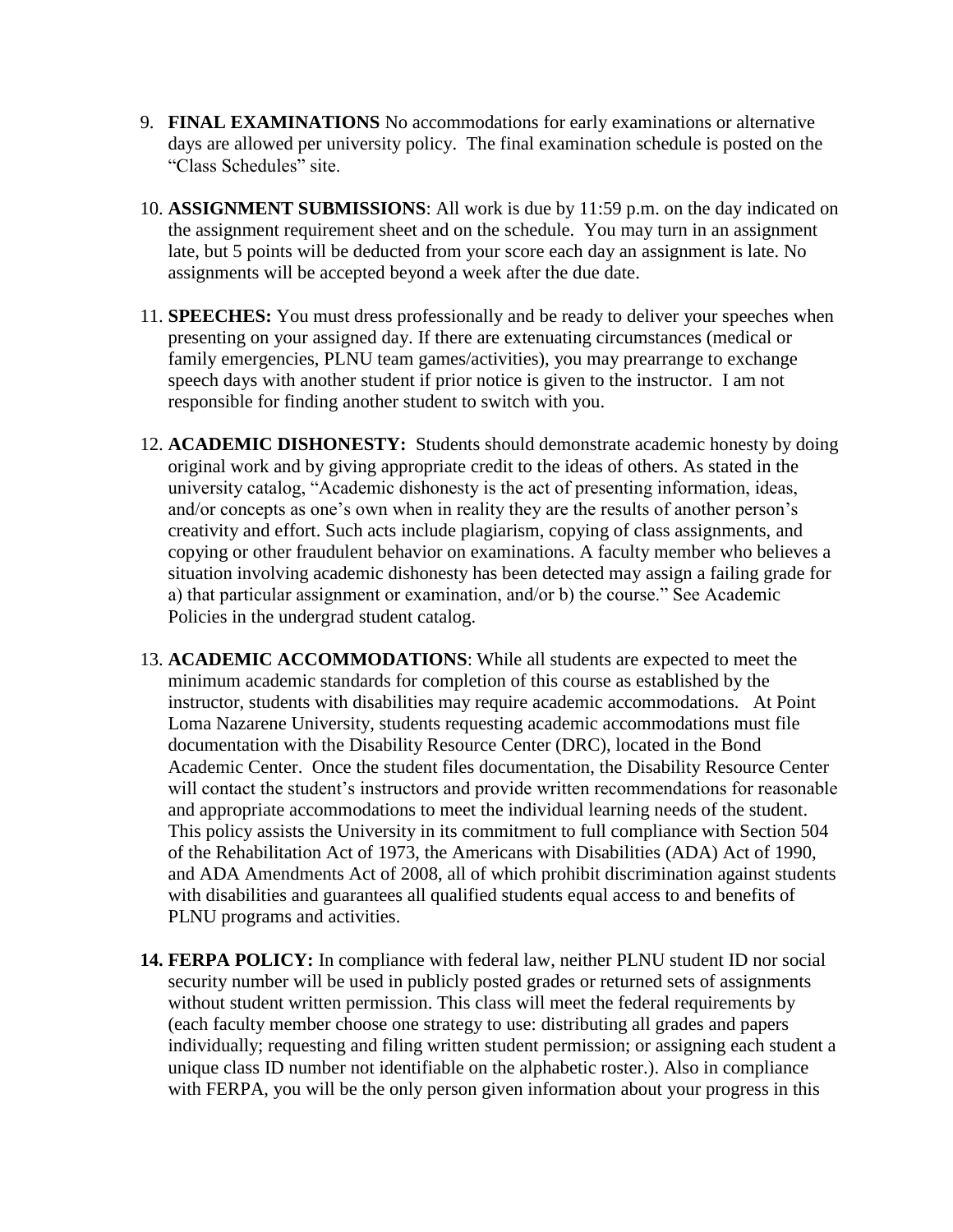class unless you have designated others to receive it in the "Information Release" section of the student portal. See [Policy Statements](http://www.pointloma.edu/experience/academics/catalogs/undergraduate-catalog/policy-statements) in the undergrad student catalog.

| Assignment            | Description                   | Points |
|-----------------------|-------------------------------|--------|
| <b>Major Speeches</b> | Informative                   | 100    |
|                       | Persuasive                    | 100    |
|                       | <b>Group Presentation</b>     | 150    |
| <b>Minor Speeches</b> | Speech of Introduction        | 30     |
|                       | Impromptu                     | 30     |
|                       | Interview                     | 25     |
| Assignments           | <b>Communication Analysis</b> | 40     |
|                       | <b>Field Notes</b>            | 30     |
|                       | Speech observation            | 30     |
|                       | Resume                        | 25     |
| Peer Feedback         |                               |        |
|                       |                               | 30     |
| Quizzes               |                               | 60     |
| <b>Final Exam</b>     |                               | 250    |
| Attendance &          |                               |        |
| Participation         |                               | 100    |
|                       | Total                         | 1000   |

## **GRADING**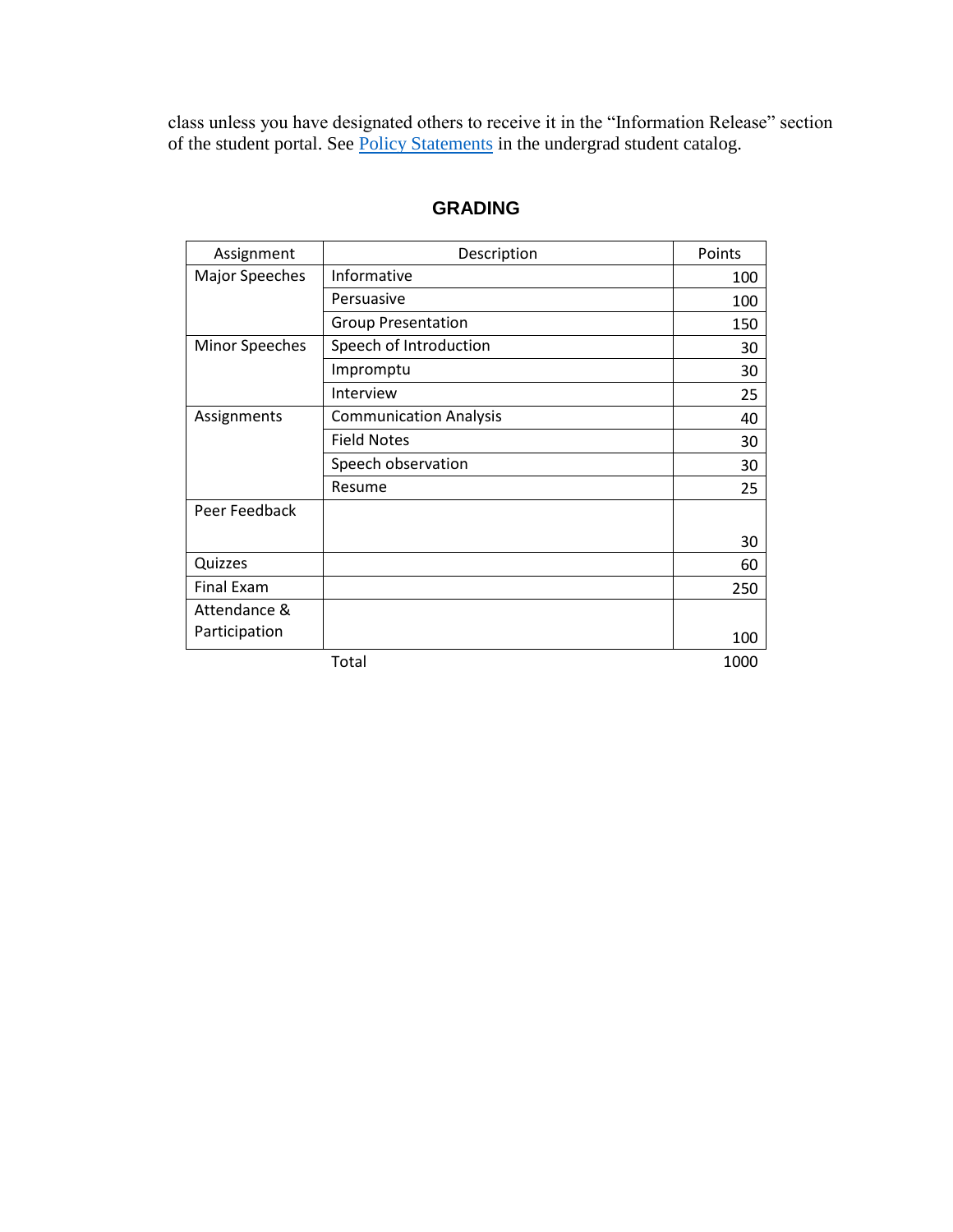| Points |  | Percentage |     |  | Grade |      |
|--------|--|------------|-----|--|-------|------|
| 1000   |  | 930        | 100 |  | 93    | А    |
| 929    |  | 900        | 92  |  | 90    | А-   |
| 899    |  | 870        | 89  |  | 87    | B+   |
| 869    |  | 830        | 86  |  | 83    | B    |
| 829    |  | 800        | 82  |  | 80    | B-   |
| 799    |  | 770        | 79  |  | 77    | $C+$ |
| 769    |  | 730        | 76  |  | 73    | C    |
| 729    |  | 700        | 72  |  | 70    | C-   |
| 699    |  | 670        | 69  |  | 67    | D+   |
| 669    |  | 630        | 66  |  | 63    | D    |
| 629    |  | 600        | 62  |  | 60    | D-   |
| 599    |  | 0          | 59  |  | 0     | F    |

### **GRADING SCALE**

## **PARTICIPATION RUBRIC**

| <b>Excelent</b>                                                                                                                                                                                                                                                                                   | Good                                                                                                                                                | Fair                                                                                                                                                      | Poor                                                                                                                                          | Fail                                                                                                                                                                            |
|---------------------------------------------------------------------------------------------------------------------------------------------------------------------------------------------------------------------------------------------------------------------------------------------------|-----------------------------------------------------------------------------------------------------------------------------------------------------|-----------------------------------------------------------------------------------------------------------------------------------------------------------|-----------------------------------------------------------------------------------------------------------------------------------------------|---------------------------------------------------------------------------------------------------------------------------------------------------------------------------------|
| Frequent participation in class<br>discussions; listens and responds<br>with thoughtful ideas; is<br>proactive in offering ideas &<br>viewpoints in group work; does<br>not engage in distracting<br>behavior (social media, texting,<br>looking at other sites/homework<br>while "taking notes") | Participates in<br>most class<br>discussions:<br>responds to others'<br>input with little<br>prompting; may<br>engage in<br>distracting<br>behavior | Occasional<br>participant in class<br>discussions: has to<br>be prompted to<br>provide response<br>and input; engages<br>often in distracting<br>behavior | Infrequent<br>participant in<br>discussions: needs<br>to be prompted<br>often to respond;<br>engages frequently<br>in distracting<br>behavior | Little or no<br>participation; is not<br>proactive in class and<br>small group & below<br>discussions, even with<br>prompting; engages<br>frequently in<br>distracting behavior |

### **GRADING POLICY**

The core of my grading philosophy is that one's grade is earned. In other words, you must work for the grade that you want. All assignments outlined in the following pages have requirements that outline the bare minimum work—any student who fulfills the minimum requirements, earns, at best, a "C". In order to achieve "A" or "B" level work, a student must demonstrate work that is above and beyond the requirements of any given assignment, which include, but are not limited to: critical thinking, thorough analysis, and creativity.

**READING QUIZZES:** These assignments are objectively graded. Each quiz has 10 questions with each question worth one (1) point each. The quizzes will cover the material of the text, whether or not the material was covered in class.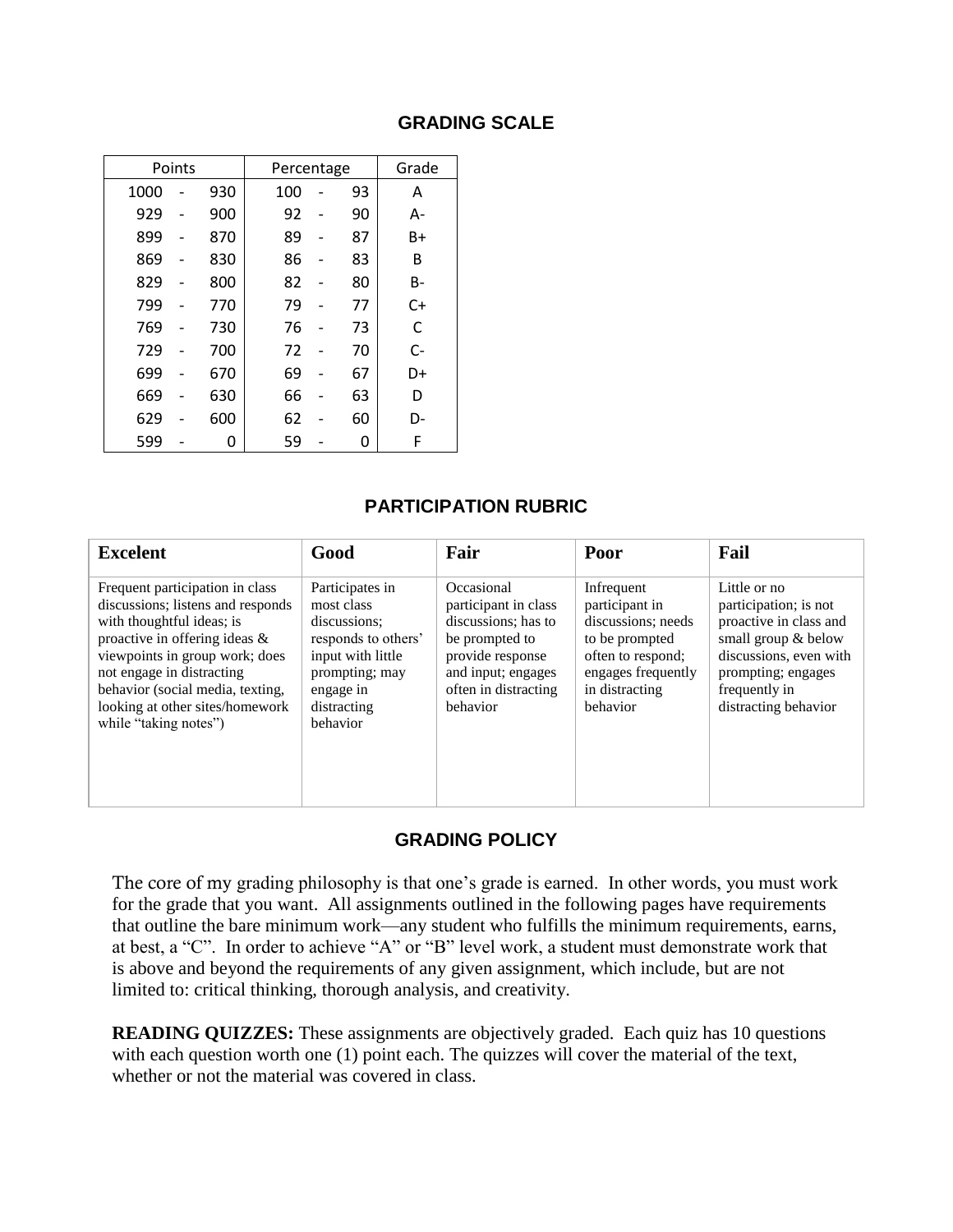**ASSIGNMENTS:** There are only a few assignments that are a blend of spoken and written material. planned for this course. They are designed to measure and enhance your understanding of different aspects of communication. Requirements for each assignment will be distributed well ahead of the due date. These assignments will be graded on the presence of critical thinking and insightful analysis.

**SPEECHES/PRESENTATIONS**: Each speech assignment has an accompanying list of requirements (see Canvas for detailed instructions) and will be graded on two different components: the content outline and the delivery.

For the speech outline, I will be looking for fulfillment of the stated requirements, including, but not limited to: complete and logical articulation of the main ideas of the speech, well-researched support of the main ideas, critical thinking and analysis of your research, coherent organization and correct formatting as outlined below.

For the delivery of the speech, I look for application of the speech delivery concepts presented in class and in the textbook, evidence of rehearsal of the speech and, for each speech after the first major speech, improvement in delivery style. I take many notes during your presentations, most of which are suggestions for improvement.

**PARTICIPATION:** It is one of the key components in a course such as COM 100. Participation includes, but is not limited to, volunteering points of view in class discussions, engaging in active listening of fellow students, refraining from texting, surfing the Internet on laptops, napping, or other activities unrelated to the class. If you are found consistently not participating, points will be deducted from the total participation grade, at my discretion, for each infraction after the first warning.

# **ASSIGNMENT STYLE & FORMATTING**

All speech outlines, the final paper and assignments are to be typed, double-spaced, using Times New Roman, 12 pt. font, with 1" margins. Speech outlines are required to use APA formatting for source citations and bibliographies.

Please refer to [www.apa.org](http://www.apa.org/) or <http://owl.english.purdue.edu/owl/section/2/10/>

| Name<br>Date            | Last Name - Page x of x | Your friendly local librarian will be<br>more than happy to help as well. |
|-------------------------|-------------------------|---------------------------------------------------------------------------|
| <b>Assignment Title</b> |                         |                                                                           |
|                         |                         |                                                                           |
|                         |                         |                                                                           |
|                         |                         |                                                                           |
|                         |                         |                                                                           |
|                         |                         |                                                                           |
|                         |                         |                                                                           |